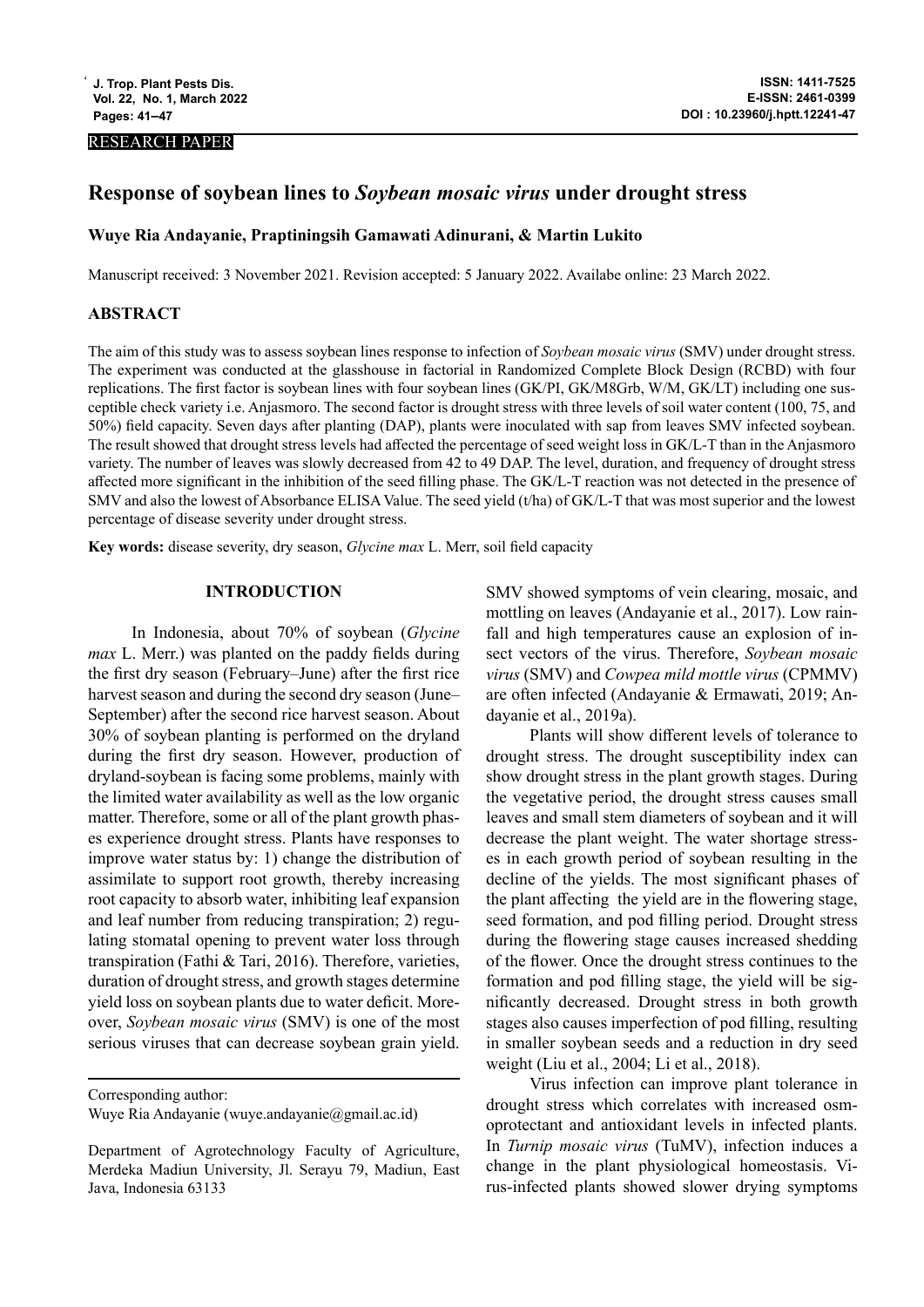than control treatments. This virus can promote host survival in situations of abiotic stress. However, the intensity and duration of drought stress cause decreased fitness or mortality for their host (Xu et al., 2008; González et al., 2021).

Soybean varieties, duration of drought stress, growth period as well as SMV infection significantly affected the yield loss on soybean plants. These problems can be resolved by developing soybean varieties which are tolerant to drought stress and SMV. This study was performed to evaluate the growth and yield of soybean (*Glycine max* L. Merr.) lines against drought stress and SMV.

## **MATERIALS AND METHODS**

**Research Site.** The experiment was conducted in a greenhouse in Sidowayah District, Ngawi Regency (East Java Province- Indonesia). During the study, a temperature was in the range of 28.8 to 29.6 ºC with a relative humidity in the range of 75 to 82% and an average rainfall of 103 mm per month with the number of rainy days was 13. The planting media was alfisol soil.

**Plant Preparation and Maintenance.** Soybean seeds were obtained from soybean breeding lines of F6 selection (Andayanie et al., 2017). The seeds were sown in polybags measuring  $20 \times 30$  cm with two seeds per polybag. Organic and inorganic fertilizers equivalent to 100 kg SP36/ha (0.21 g/polybag, 50 kg urea/ha (0.105 g/polybag), and 5 kg KCl/ha (0.105 g/polybag) were applied at the time of planting by evenly mixed with the growing media. Urea and KCl fertilization were applied at 7 and 35 days after planting (DAP). Weed control was carried out using the botanical herbicide of cashew nut shell extract, as described by Andayanie et al. (2018).

*Soybean mosaic virus* **Inoculation.** SMV isolate T was obtained from susceptible soybean with mosaic symptoms in Ngawi District. The presence of the virus was confirmed using Indirect-enzyme-linked immunosorbent assay (ELISA) with the modified Koenig (1981) method. Samples of leaves with mosaic symptoms were crushed in an extraction buffer (0.05 M sodium carbonate buffer pH 9.6) until pulverized then filtered and taken sap as antigen  $(w/v=1:10)$ . Polyclonal antibodies SMV are diluted 1000 times each from an initial titer of 1000–8000. A polystyrene microtiter plate (Nunc-immuno-Plate, InterMed) was added to each well with:  $(1) 100 \mu L$  of the antigen that and incubated for 4 hours at 37 °C; (2) 150 µL BSA 0.05% for

60 min at 37 °C; (3) 100  $\mu$ L antibody for 18 hours at 40 ºC; (4) 100 µL diluted general conjugate 3000 times then incubated for 2 hours at  $37 \text{ °C}$ ; (5) 200 µL of the substrate in the form of 1 mg/mL p-nitrophenyl phosphate in 10% diethanolamine pH 9.8 for 1–1.5 hours at room temperature. At the end of the stage, the microplate was washed three times with phosphate buffer saline tween 20 (PBS-T) 0.05%. The test result was seen by measuring the absorbance value at a wavelength of 405 nm using an ELISA Reader (Allsheng Model FlexA-200, Zhejiang, China).

**Field Capacity Determination.** The field capacity of the planting media is determined based on the amount of water that fills the soil pores (Ghorbani et al., 2017). The water content was calculated as follows:

$$
Wc = \frac{Ww - Odw}{Odw} \times 100\%
$$

 $Wc =$  the water content is added to reach field capacity;

 $WW =$  wet weight of the soil field capacity;

Odw = oven-dry weight.

The wet weight of the soil (Ww) was determined by watering the growing media until it was saturated, which was indicated by the presence of water dripping from the growing media. The surface of the planting media was covered using plastic transparent to avoid evaporation and left for 48 hours until there was no more dripping water. Finally, 100 g of the soil was taken as the wet weight of soil field capacity (Ww) data. The sampling methods used a composite sample with three replications. The dry weight of the soil (Odw) was determined by incubating the wet weight of the soil field capacity (Ww) of the growing medium at 110 o C for 48 hours. Then, the soil samples were put in a desiccator at room temperature and weighed to obtain the oven-dry weight (Odw) data. The water was added in growing media to adjust to drought stress treatments. The water was added according to the initial volume before planting.

**Screening of the Soybean Varieties Tolerant to SMV.** The observed plant samples were selected from each line. Disease severity was recorded using the scale of SMV infection described by Andayanie et al. (2017) (Table 1).

The disease severity was calculated using the formula:

$$
DS = \frac{\Sigma(n \times v)}{N \times V} \times 100\%
$$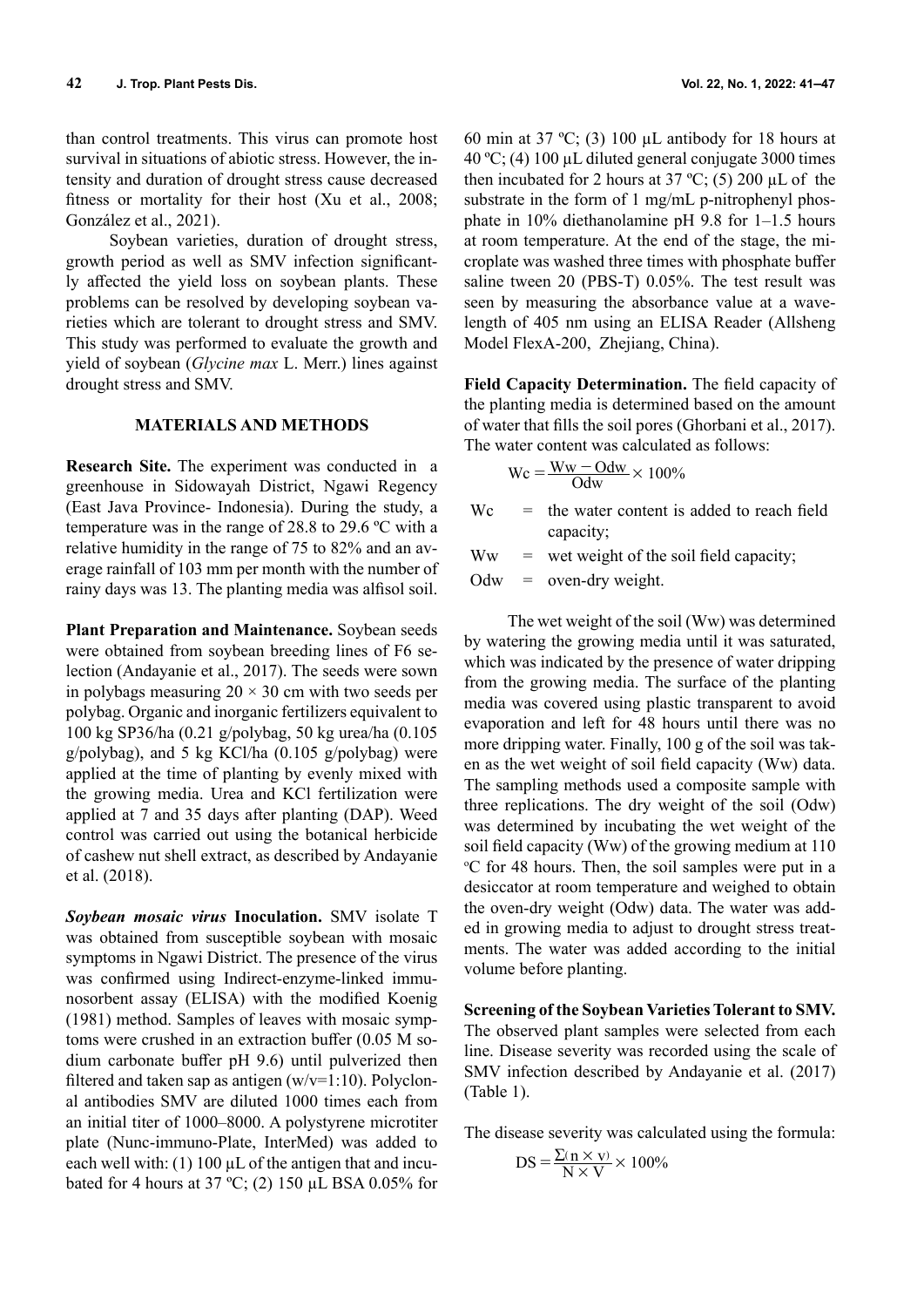|   | $DS =$ the disease severity $(\%);$              |
|---|--------------------------------------------------|
| n | $=$ the sum of infected leaves in each category; |
|   | $v =$ value score of each category;              |

- $N =$  total number of observed leaves per plant;
- $V =$  the highest category.

**Data Analysis.** The experiment was performed in a two factor factorial experiment under Randomized Completely Block Design (RCBD) with four replicates. Ten plant samples were used in each treatment. The first factor was soybean lines. Four soybean lines and one variety were used, i.e GK/PI, GK/M8Grb, W/M, GK/L-T and one susceptible check variety (Anjasmoro). The second factor was drought stress, consisting of three levels of soil water content (100, 75 and 50% of field capacity). Drought stress treatment was carried out 14 DAP. Observations were started at 21 DAP on plant height, number of leaves and seed weight, 100 seeds weight, response of the soybean lines to SMV under drought stress, the disease severity, seed yield on soybean lines under drought stress at generative period. Data were analyzed using analysis of variance (ANOVA), followed by Tukey's test using Minitab software 17.3.0. (Abdi & Williams, 2010).

## **RESULTS AND DISCUSSION**

**The Plant Height.** The level of drought stress had a significant effect (P< 0.05) on the plant height at 21 to 49 DAP. The soybean lines differently responded to

drought stress and showed significant differences (P< 0.001) in the plant height. Pour-Aboughadareh et al. (2020) reported that decreased water availability affects plant height. Pressure on cell turgor affects the ability of cells to elongate and enlarge, resulting in delayed plant growth and development (Andayanie et al., 2019b). The average plant height of check variety (Anjasmoro) was not significantly different from GK/PI and GK/M8GRB and GK/L-T but it was significantly different from other soybean lines at 21, 28, 42 and 49 DAP. Plants showed very fast growth at 21 to 42 DAP and slowed down at 49 DAP (Table 2).

The percentage of plant height at 100% field capacity increased by 39.22% and 40.86% at 21 to 28 DAP and 28 to 35 DAP, respectively. The percentage of plant height decreased from 42 to 49 DAP. At the same time, the rate of plant height at field capacity of 75% increased (37.15%) from 21 to 28 DAP and decreased from 35 to 49 DAP. Similarly, the percentage of plant height at 50% field capacity increased by 34.28% at 21 to 28 DAP, and then the rate of plant height has decreased from 35 to 49 DAP (Table 3). Under decreasing the soil's water potential could be related to decline in the cell enlargement and resulted in reduced growth.

Drought stress inhibited the plant growth including plant height and leaf area. The more level, duration, and frequency of drought stress, the more inhibition was occurred. The high level of drought stress caused a more severe decrease in the chlorophyll content and relative water content in the soybean leaves. Drought stress could increase the osmolyte contents,

Table 1. The scales for *Soybean mosaic virus* (SMV) disease

| Scale          | Symptom                                             | Reaction of plant   |
|----------------|-----------------------------------------------------|---------------------|
|                | Leaf healthy                                        | Very tolerant       |
|                | Mosaic symptom                                      | Moderately tolerant |
| 3              | Mosaic symptom with small leaf                      | Mildly tolerant     |
| $\overline{4}$ | Mosaic symptom with small leaf and curly            | Susceptible         |
| ↖              | Mosaic symptom with small leaf, curly, and stunting | Very susceptible    |

Table 2. The plant height of soybean lines on the level of drought stress at 21 to 49 DAP

| Soybean lines and variety | Plant height (cm) |        |        |        |        |  |  |
|---------------------------|-------------------|--------|--------|--------|--------|--|--|
|                           | $21$ DAP          | 28 DAP | 35 DAP | 42 DAP | 49 DAP |  |  |
| GK/PI                     | 25.3              | 41.1   | 50.3   | 64.6   | 66.9   |  |  |
| GK/M8Grb                  | 22.7              | 35.9   | 46.5   | 59.2   | 61.5   |  |  |
| W/M                       | 21.9              | 32.8   | 44.6   | 53.8   | 55.7   |  |  |
| $GK/L-T$                  | 24.8              | 40.9   | 54.8   | 67.5   | 69.2   |  |  |
| Anjasmoro                 | 26.6              | 41.4   | 57.9   | 66.1   | 68.4   |  |  |

DAP= days after planting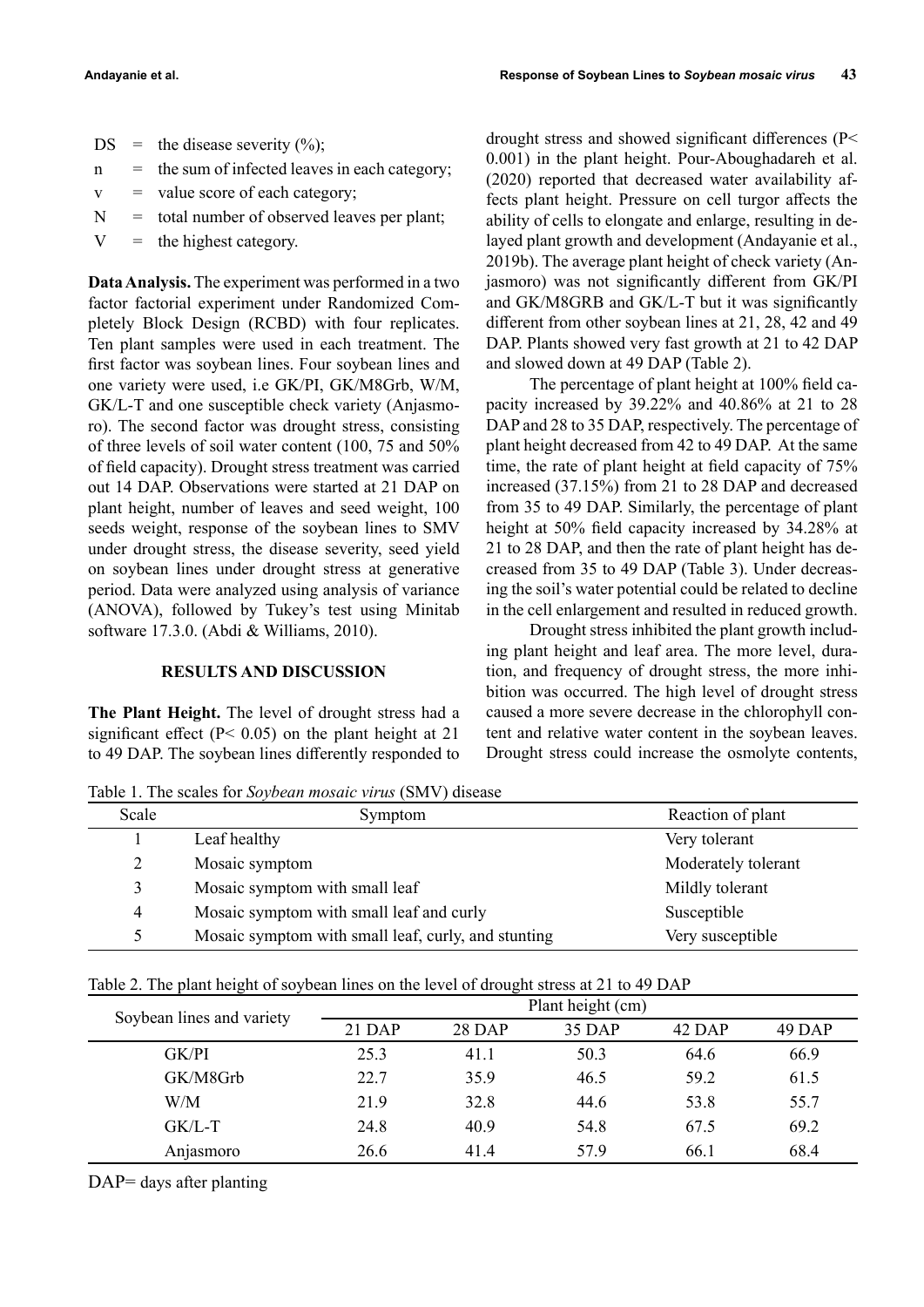antioxidant potential, and peroxidation of the membrane lipids, thus affecting plant growth and development (Dong et al., 2019). The number of fertile nodes had a significant positive correlation  $(R^2=0.36^*)$  with plant height. The plant height at 49 DAP had the potential for producing high seed weight. Therefore, the plant height on soybean plants triggered the growth of the number of branches per plant, the number of fertile nodes per plant, and the number of pods per plant.

**The Number of Leaves.** The level of drought stress had no significant effect on the number of leaves at 21 DAP. However, drought stress had a significant effect (P< 0.05) on the number of leaves at 28 to 49 DAP. The decrease in leaf number under 50% drought stress was greater (8.7%) than in 75% drought stress (1.8%) at 28 DAP. The leaf number was decreased in 50% drought stress (9.3, 10.5, and 12.7%) which was higher than 75% drought stress (2.6, 4.9, and 5.3%) at 35 to 49 DAP (Table 3). Each of the soybean lines showed a significantly different response in the leaves production. Significant different was also found in the interaction between L (soybean lines) x D (drought stress level). In general, the number of leaves had significantly increased since 21 DAP and peaked at 35 DAP, however the number of leaves was slowly decreased from 42 to 49 DAP (Table 3). Reducing the number of leaves was one of the plant defense mechanism against drought stress (Sacita et al., 2018). A high decrease in the number of leaves indicated a high rate of leaf

senescence (aging), thereby reducing photosynthesis (Wijewardana et al., 2019). In addition, in the reproductive phase, the number of leaves of senescent plants increased. Drought affected the acceleration of senescent leaves, which could shorten the filling period of seeds and produce smaller seeds. Correlations between the number of leaves and seed yielded had a weak positive correlation ( $r^2$  = 0.21). This indicated that the higher leaves number in drought stress, the higher the seed weight obtained. The Anjasmoro variety produced the highest number of leaves at 21 to 49 DAP. However, the GK/L-T line maintained the senescence rate since 35 DAP (Table 3).

**The 100 Seeds Weight.** Drought stress reduced seed yield per plant by an average of 10.08 to 9.25 and 8.47 g/plant at 75% and 50% drought stress, respectively. Drought stress affected the weight of 100 seeds. The 100 seeds weight decreased by 6.9% at 50% drought stress compared to 75% drought stress at 3.5% (Table 4). Drought stress during the seed filling phase affected seed growth rate through photosynthesis. The GK/L-T soybean line had the highest seed weight of 100 grains (16.8 g/plant). Drought stress had affected the percentage of seed weight loss in GK/L-T (0.38%) than in the Anjasmoro variety (7.25%).

**Response of the Soybean Lines to the Virus Infection.** The GK/L-T reaction was not detected in the presence of SMV and also the lowest Absorbance

| Drought stress level $(\% )$ | Days after planting (DAP) |                   |                                       |                   |                   |  |  |  |
|------------------------------|---------------------------|-------------------|---------------------------------------|-------------------|-------------------|--|--|--|
|                              | 21                        | 28                | 35                                    | 42                | 49                |  |  |  |
| The plant height (cm)        |                           |                   |                                       |                   |                   |  |  |  |
| 100                          | $26.40 \pm 1.8$ a         | $41.15 \pm 3.5$ a | $56.72 \pm 5.7$ a                     | $63.26 \pm 4.8$ a | 68.14 $\pm$ 1.2 a |  |  |  |
| 75                           | $24.12 \pm 1.5$ ab        |                   | $37.24 \pm 1.8$ ab $50.16 \pm 3.1$ ab | $58.72 \pm 1.9 b$ | $63.05 \pm 3.6 b$ |  |  |  |
| 50                           | $22.56 \pm 0.7$ b         | $34.06 \pm 2.1 b$ | $41.80 \pm 0.6$ b                     | $50.09 \pm 2.3$ c | $56.90 \pm 2.5$ c |  |  |  |
| The number of leaves         |                           |                   |                                       |                   |                   |  |  |  |
| 100                          | $5.01 \pm 1.4$ a          | $7.96 \pm 1.2$ a  | $9.79 \pm 1.7$ a                      | $9.35 \pm 0.5$ a  | $9.12 \pm 0.7$ a  |  |  |  |
| 75                           | $4.88 \pm 1.1 a$          | $7.42 \pm 0.5$ ab | $9.15 \pm 0.4$ b                      | $8.68 \pm 0.3$ b  | $8.63 \pm 0.2 b$  |  |  |  |
| 50                           | $4.73 \pm 0.8$ a          | $6.21 \pm 0.6$ b  | $8.60 \pm 0.6$ c                      | $8.22 \pm 0.3$ c  | $7.91 \pm 0.4$ c  |  |  |  |

According to the Tukey Test, values sharing the same letters differ non significantly  $(P< 0.05)$ .

Table 4. Seed weight and 100 seeds weight soybean lines on the level of drought stress

|                           | Drought stress level |           |         |  |  |
|---------------------------|----------------------|-----------|---------|--|--|
| Weight $(g/\text{plant})$ | 100%                 | 75%       | 50%     |  |  |
| Seed weight               | 10.08a               | $9.15$ ab | 8.47 b  |  |  |
| 100 seeds weight          | 12.08a               | 11.56 ab  | 11.01 b |  |  |

According to the Tukey test, values sharing the same letters differ non significantly  $(P< 0.05)$ .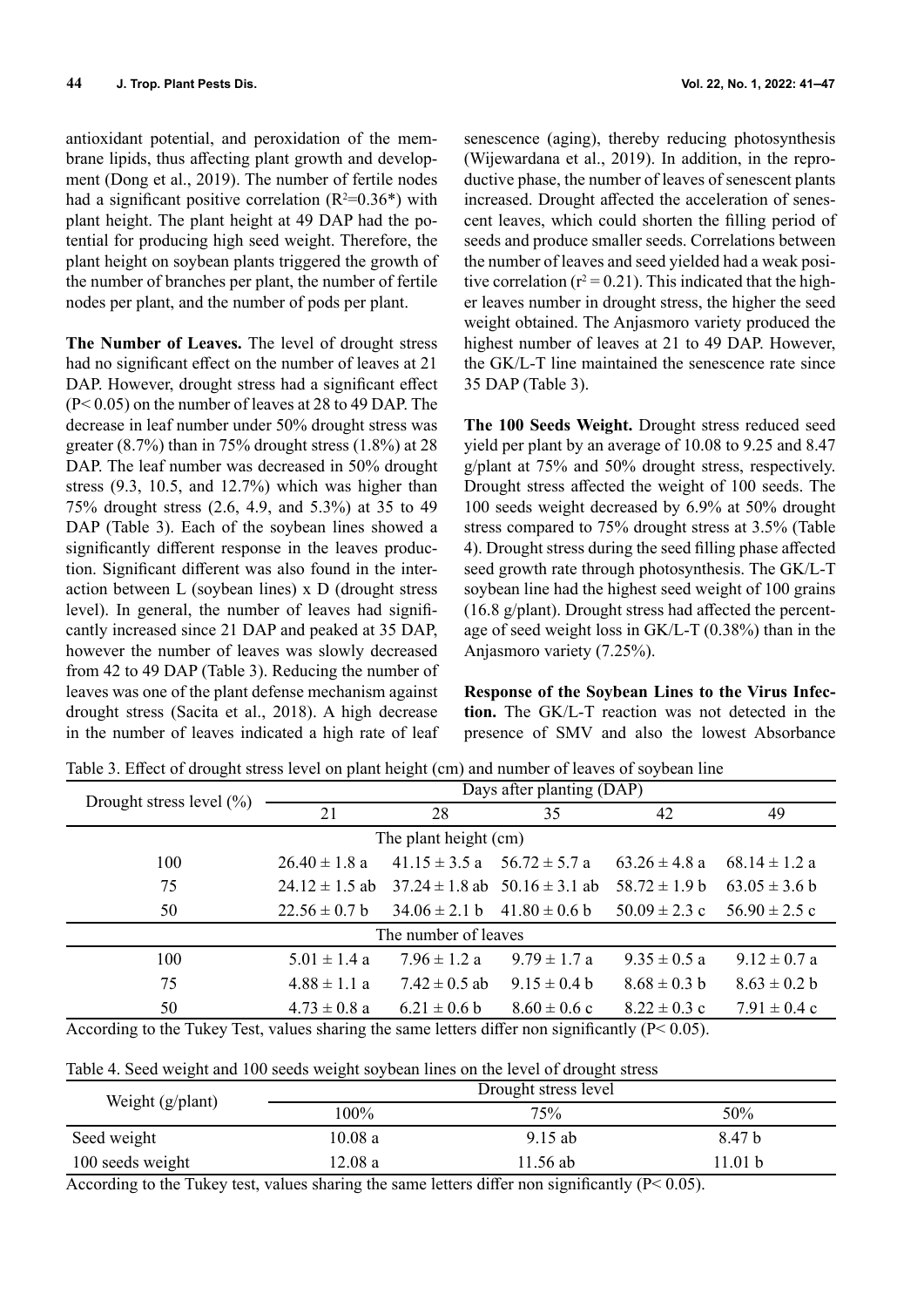ELISA Value (AEV). The AEV had no significant difference  $(p > 0.05)$  between the GK/LT and Anjasmoro under drought stress levels (50, 75, and 100%). Moreover, The GK/PI also showed no significant difference (p> 0.05) under 75% drought stress level. The accumulation of virus indicated the potential of the GK/L-T line and Anjasmoro variety as inducers of systemic resistance. However, the Anjasmoro was detected in the presence of SMV under 50% drought stress level (Table 5). The mechanism of systemic resistance induction by drought stress treatment and SMV infection was not yet known and still needs to be investigated further. Xu et al. (2008) noted that virus-infected plants before and after drought stress would accumulate salicylic acid, a defense mediator, some osmoprotectants, and antioxidants at high concentrations. The mechanisms of inducing drought tolerance could be activated depending on virus adaptation and the host genotypes. This showed how viruses can promote host survival in situations of drought stress. The GK/L-T line had

the ability as virus inhibitors and tolerant under drough stress. This study confirmed the response of soybean to Soybean mosaic virus infection in drought conditions was diverse within the same species.

**The Disease Severity and Seed Yield on Soybean Lines under Drought Stress.** Variant analysis test didn't show significant difference between the GK/ L-T soybean line and Anjasmoro variety of seed yield components. However, the seed yield of GK/L-T was most superior and had the lowest disease severity under drought stress (Table 6). The results suggested that applying this line could be inducers of systemic resistance under drought stress to SMV. This showed how viruses could promote host survival in situations of drought stress. Thus, SMV infection improved plant tolerance to drought stress. Similarly, in a study conducted by Liu et al. (2004) and Li et al. (2018), virus adaptation and the host genotypes could be activated the mechanisms of inducing drought tolerance.

|                           | Drought stress level         |          |                     |                          |                   |          |
|---------------------------|------------------------------|----------|---------------------|--------------------------|-------------------|----------|
| Soybean lines and variety | $100\%$                      |          | 75%                 |                          | 50%               |          |
|                           | $AEV^b$                      | Reaction | $AEV^b$             | Reaction                 | $AEV^b$           | Reaction |
| GK/PI                     | $1.2 \pm 0.6$ a <sup>a</sup> | $^{+}$   | $0.4 \pm 0.1$ $b^a$ |                          | $0.9 \pm 0.1 b^a$ | $^{+}$   |
| GK/M8Grb                  | $1.6 \pm 1.2 a$              | $^{+}$   | $1.5 \pm 0.8$ a     | $^{+}$                   | $2.7 \pm 0.2$ a   | $^{+}$   |
| WM                        | $1.8 \pm 0.8$ a              | $^{+}$   | $1.4 \pm 0.2$ a     | $^{+}$                   | $2.7 \pm 0.5$ a   | $^{+}$   |
| $GK/L-T$                  | $0.2 \pm 0.4 b$              |          | $0.1 \pm 0.2 b$     | $\overline{\phantom{0}}$ | $0.3 \pm 0.1$ b   |          |
| Anjasmoro                 | $0.3 \pm 0.8$ b              |          | $0.3 \pm 0.9 b$     |                          | $0.7 \pm 0.3$ b   | $^{+}$   |
| Negative control          | $0.4 \pm 0.5 b$              |          | $0.5 \pm 0.3$ b     | —                        | $0.2 \pm 0.8$ b   |          |

Table 5. Response of the soybean lines to SMV under drought stress at 49 days after planting (DAP)

<sup>a</sup>Mean  $\pm$  standart deviation. According to the Tukey test, values sharing same letters differ non significantly (P< 0.05) AEV<sup>b</sup> = Absorbance ELISA Value; A positive reaction is determined if the Absorbance ELISA Value (AEV) of the test sample is twice the AEV of the negative control.

Table 6. The disease severity and seed yield on soybean lines under drought stress

|                              | Drought stress level         |                  |                  |                  |                 |                  |  |
|------------------------------|------------------------------|------------------|------------------|------------------|-----------------|------------------|--|
| Soybean lines and<br>variety | 100%                         |                  | 75%              |                  | 50%             |                  |  |
|                              | DS <sup>a</sup>              | $SY (ton/ha)^b$  | DS <sup>a</sup>  | $SY (ton/ha)^b$  | DS <sup>a</sup> | $SY (ton/ha)^b$  |  |
| GK/PI                        | $2.1 \pm 0.0$ b <sup>c</sup> | $0.9 \pm 0.5$ ab | $1.7 \pm 0.5$ b  | $1.3 \pm 0.1$ ab | $1.9 \pm 0.6 b$ | $0.8 \pm 0.5$ b  |  |
| GK/M8Grb                     | $3.0 \pm 0.8$ a              | $0.8 \pm 0.7$ b  | $2.9 \pm 0.0$ ab | $1.0 \pm 0.3 b$  | $3.2 \pm 0.4$ a | $0.9 \pm 0.0 b$  |  |
| WM                           | $3.4 \pm 0.5$ a              | $0.6 \pm 0.2 b$  | $3.3 \pm 0.1$ a  | $0.7 \pm 0.9$ c  | $3.6 \pm 0.0 a$ | $0.9 \pm 0.1$ b  |  |
| GK/L-T                       | $1.6 \pm 0.4$ ab             | $1.6 \pm 0.6$ a  | $1.2 \pm 0.0 b$  | $1.8 \pm 0.5$ a  | $1.5 \pm 0.1$ b | $1.7 \pm 0.2$ a  |  |
| Anjasmoro                    | $1.6 \pm 0.2$ ab             | $0.9 \pm 0.2$ ab | $1.3 \pm 0.2 b$  | $1.5 \pm 0.1$ a  | $1.7 \pm 0.4 b$ | $1.2 \pm 0.0 a$  |  |
| Negative control             | $3.5 \pm 0.7 a$              | $0.8 \pm 0.1$ ab | $3.5 \pm 0.4$ a  | $0.9 \pm 0.3 b$  | $3.3 \pm 0.8$ a | $1.1 \pm 0.3$ ab |  |

 $DS^*$  disease severity;  $SY^{\text{b}}$  seed yield (ton/ha); 'Mean  $\pm$  standart deviation. According to the Tukey test, values sharing same letters differ non significantly  $(P > 0.05)$ .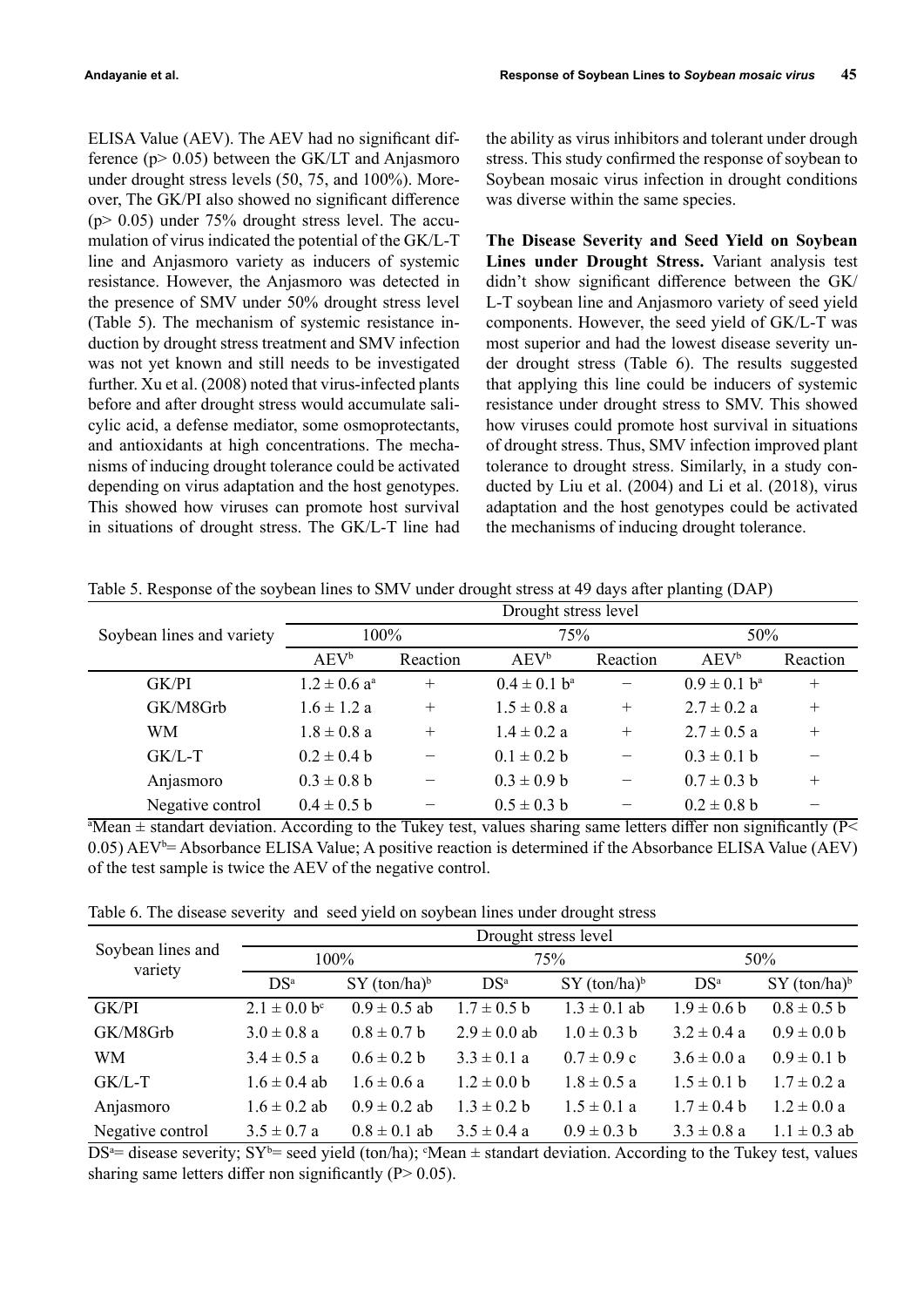#### **CONCLUSION**

This study showed the GK/L-T soybean line had the highest seed weight. Drought stress levels had affected the percentage of seed weight loss in GK/L-T than in the Anjasmoro variety. Drought stress inhibited the plant height and the leaf area. The number of leaves slowly decreased from 42 to 49 DAP. Drought stress had affected the percentage of seed weight loss in GK/L-T than in the Anjasmoro variety. However, the level, duration, and frequency of drought stress affected more significantly in the inhibition of the seed filling phase. The GK/L-T reaction was not detected in the presence of SMV and also the lowest of AEV. The seed yield of GK/L-T was most superior and the lowest disease severity under drought stress. The GK/L-T line had the ability as virus inhibitors and tolerant under drought stress.

## **ACKNOWLEDGMENTS**

The authors would like to thank the Directorate General of Higher Education, Ministry of National Education, Indonesia who has funded this research by PTUPT 2021.

#### **FUNDING**

The Directorate General of Higher Education, Ministry of National Education, Indonesia has supported the work should be described and grant number 17/AMD-SP2H/LT-MULTI TERAPAN/LL7/2021.

## **AUTHORS' CONTRIBUTIONS**

WRA and PGA considered and planned the experiment. WRA, PGA, and ML carried out the Soybean mosaic virus inoculation and screening of the soybean varieties tolerant to SMV including the presence of SMV detection. ML collecting data on agronomic performance of the soybean lines to SMV under drought stress and seed yield at generative period. WRA and PGA collecting data serological and disease severity. WRA, PGA, and ML performing analysis and interpreting the plant damage and resistance under drought stress. WRA prepared the manuscript. The authors provided response and comments on the research flow, data analysis and interpretation as well as shape of the manuscript. All the authors have read and approved the final manuscript.

## **COMPETING INTEREST**

All authors declare that we have no conflicts of interest.

#### **REFERENCES**

- Abdi H & Williams LJ. 2010. Newman-keuls test and tukey test. In: Salkind N (Ed.). *Encyclopedia of Research Design*. Thousand Oaks. pp. 1−11. Sage.
- Andayanie WR, Santosa V, & Rahayu M. 2017. Resistance to *Soybean mosaic virus* with high yield on F7 soybean lines. *Int. J. Agric. Biol.* 19(2): 226– 232. https://doi.org/10.17957/IJAB/15.0263
- Andayanie WR, Ermawaty N, & Iswati R. 2018. Use tillage system and botanical herbicide of cashew nut shell extract on losses nutrient and organic matter in the sloping land. In: Jenie SNA, Dwiatmoko AA, & Fitriady MA (Eds.). *Proceedings of the 4th International Symposium on Applied Chemistry 2018, AIP Conf. Proc. 2024.* pp. 020018-1–020018-6. Research Center for Chemistry Indonesian Institute of Sciences, Banten.
- Andayanie WR, Nuriana W, & Ermawaty N. 2019a. Bioactive compounds and their their antifeedant activity of cashew nut (*Anacardium occidentale* L.) shell extract against *Bemisia tabaci,* (Gennadius, 1889) (Hemiptera: Aleyrodidae). *Acta Agric. Slov.* 113(2): 281–288. https://doi. org/10.14720/aas.2019.113.2.9
- Andayanie WR, Adinurani PG, Nuriana W, & Ermawaty N. 2019b. The plant defence inducer activity of *Anacardium occidentale* Linn., *Azadirachta indica* A. Juss. and *Zingiber officinale* Rosc. extracts against *Cowpea mild mottle virus* infecting soybean. In: Arutanti O, Randy A, & Fitriadi MA (Eds.). *Proceedings of the 5th International Symposium on Applied Chemistry. AIP Conf. Proc. 2019.* pp. 020033-1–020033-8. Research Center for Chemistry Indonesian Institute of Sciences.
- Andayanie WR & Ermawati N. 2019. Developmental effect of cashew nut shell extract against nymphal instar of silver leaf whitefly (*Bemisia tabaci* Genn.). The 2nd International Conference on Natural Resources and Life Science (NRLS). *IOP Conf. Series: Earth and Enviro-*